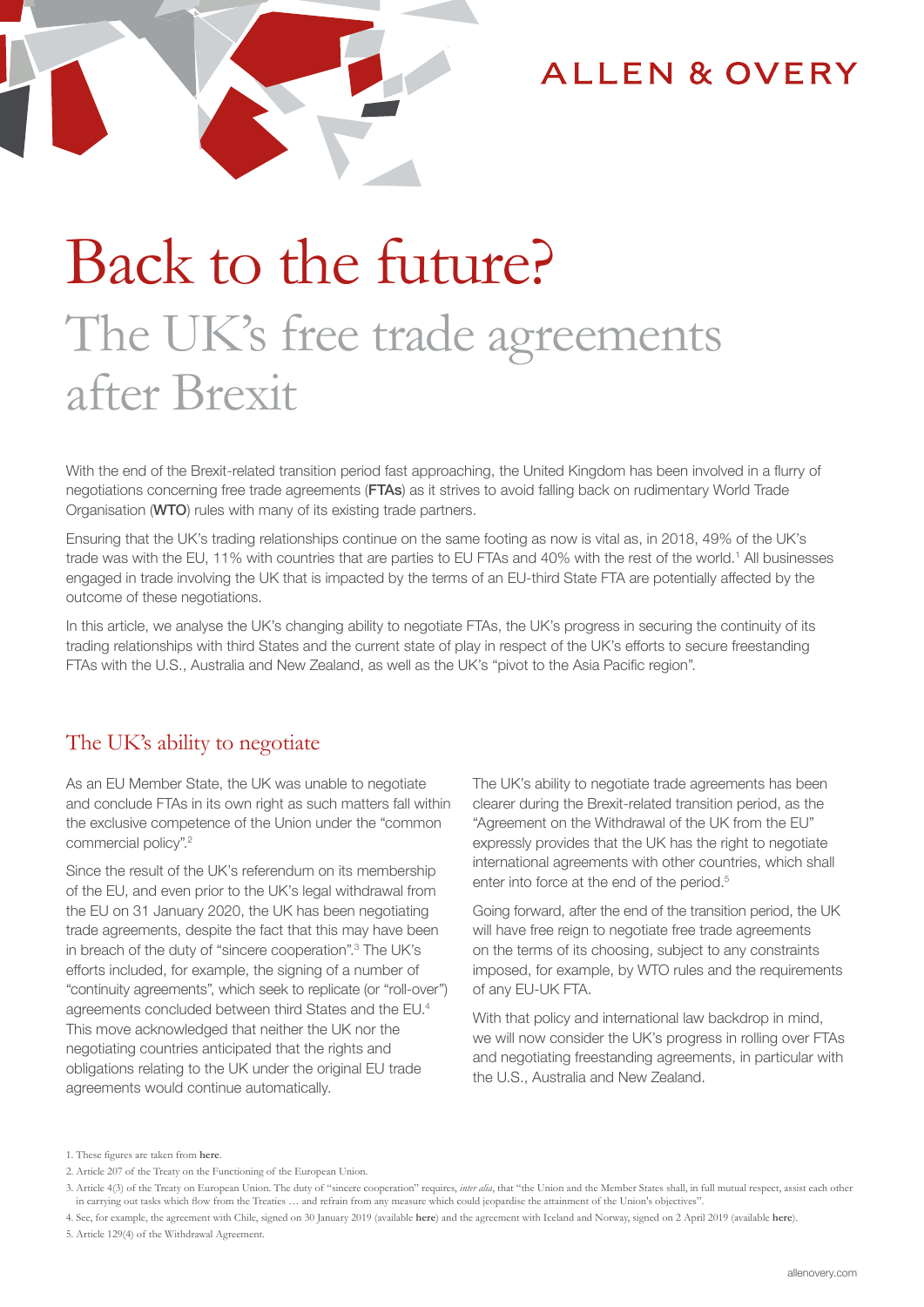## A roll-over of FTAs

One way for the UK to preserve the status quo in its trading relationships with third States that are party to an EU FTA is to roll-over the applicable FTAs. A roll-over enables an FTA's provisions to be replicated in a UK-third country agreement after the end of the transition period. This approach of replicating the current agreement does not necessarily preclude a fuller re-negotiation in the longer term to create more bespoke arrangements.

So far, the UK has agreed to roll-over the terms of 21 EU-third country trade agreements and is in further discussions to do so for trade agreements covering 17 further countries or blocs. In addition, the UK has entered into Mutual Recognition Agreements with Australia, New Zealand and the U.S.<sup>6</sup> These steps are intended to maintain continuity of trade for UK businesses and ensure that they do not face higher (non-preferential tariffs) and regulatory burdens when trading with these third countries and vice versa.

Some important EU FTAs, such as with Canada and Singapore, have not yet been rolled-over. To date, the most significant trade agreements to be rolled-over by the UK are with Iceland and Norway,<sup>7</sup> Israel,<sup>8</sup> South Korea<sup>9</sup> and Switzerland.<sup>10</sup> To

illustrate the importance of this process, Switzerland is one of the UK's top ten trading partners with the total value of trade with the UK at GBP 34.7 billion in 2018 and Norway is likewise with the total value of trade with the UK at GBP28.9bn in the same year.<sup>11</sup>

Notably, the terms of the UK's trade after the end of the Brexit-related transition period with Andorra, San Marino and Turkey will be influenced by the terms of the UK's relationship with the EU as they are in customs unions with the EU, so no agreements are in place yet with those jurisdictions.12

The UK-third country roll-over FTAs are generally in the form of short form agreements that incorporate by reference the relevant provisions of the underlying EU-third country agreement with relatively few modifications.13 Some roll-over FTAs have been drafted in long form such as those with South Korea,<sup>14</sup> Georgia15 and the Caribbean States.16 Needless to say, whatever their form, these roll-over FTAs may be subject to further negotiation in the future to ensure that they capture the priorities of the UK's independent trade policy and the third country's longer term priorities.

In general terms, a number of points in relation to the roll-over FTAs should be noted:

- the territorial application of the underlying FTAs are amended so that they cover the UK and the territories for whose international relations it is responsible, rather than the EU;
- most institutional provisions and bodies in Association Agreements or EU FTAs are retained in the UK-third country roll-over FTAs, subject to some modifications to their composition and function (e.g. Association Council and Association Committee are renamed Joint Council and Joint Committee);
- amendment clauses have been added to the UK FTAs in order to create a mechanism for making amendments to the agreements in the future;
- provisions have been included to achieve a smooth transition at the end of the Brexit-related transition period under the UK-EU Withdrawal Agreement. The FTAs also provide for provisional application of the agreements even if formal ratification cannot be completed by the time the Brexit-related transition period ends; and
- where applicable, they replicate the trade remedies and dispute settlement rules in the EU-third country trade agreements.

#### 6. See **[here](https://www.gov.uk/guidance/uk-trade-agreements-with-non-eu-countries)**.

7. See **[here.](https://assets.publishing.service.gov.uk/government/uploads/system/uploads/attachment_data/file/795291/MS_17.2019_Iceland_Norway_Trade.pdf)** However, this agreement is not expected to come into force and the UK is continuing to engage with the Norwegian and Icelandic governments to determine the most effective way of maintaining and strengthening trade with them beyond the transition period.

9. See **[here](https://www.gov.uk/government/collections/uk-south-korea-trade-agreement)**.

11. See **[here](https://assets.publishing.service.gov.uk/government/uploads/system/uploads/attachment_data/file/868378/200227_UK_trade_in_Numbers_full_web_version_final.pdf)**.

13. See, for example, the Trade Agreement between the UK and the Republic of Colombia, the Republic of Ecuador and the Republic of Peru (available **[here](https://www.gov.uk/government/collections/uk-andean-countries-trade-agreement)**) and the Agreement establishing an Association between UK and Jordan (available **[here](https://www.gov.uk/government/collections/uk-andean-countries-trade-agreement)**).

15. See **[here](https://www.gov.uk/government/collections/uk-georgia-strategic-partnership-and-cooperation-agreement--2)**.



<sup>8.</sup> See **[here](https://assets.publishing.service.gov.uk/government/uploads/system/uploads/attachment_data/file/781440/CS_Israel_1.2019_Trade.pdf)**.

<sup>12.</sup> See **[here](https://www.gov.uk/guidance/uk-trade-agreements-with-non-eu-countries)**.

<sup>14.</sup> See **[here](https://www.gov.uk/government/collections/uk-south-korea-trade-agreement)**.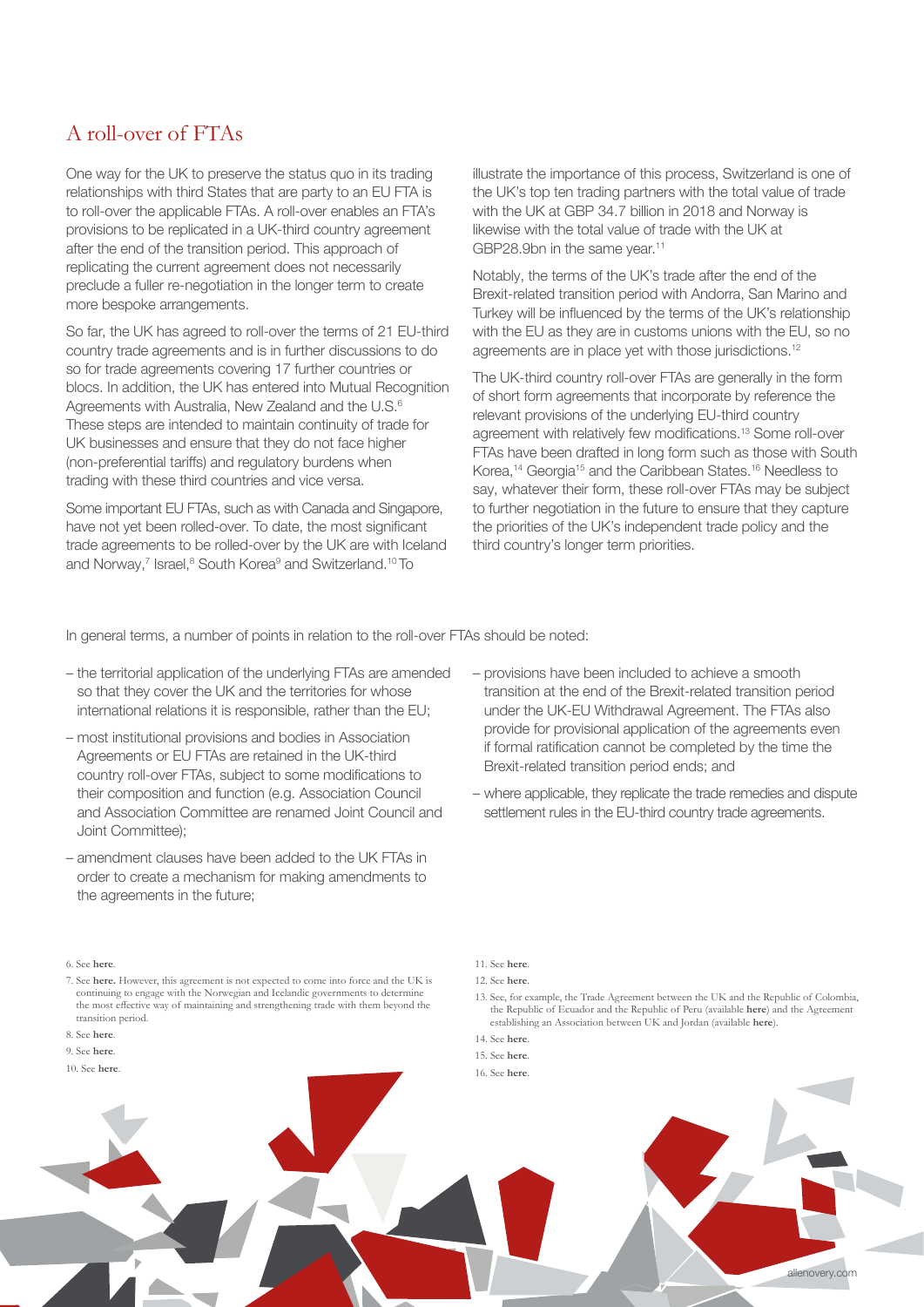## Not off-the-rack: the bespoke agreements

Separately, the UK Government is holding trade talks with the U.S.,<sup>17</sup> Australia<sup>18</sup> and New Zealand<sup>19</sup> and has recently concluded its talks with Japan.<sup>20</sup> In relation to the latter three, the UK's Secretary of State for International Trade has highlighted the UK Government's intent to pivot towards the Asia Pacific as a tool to diversify UK trade and ensure that it is "less vulnerable to political and economic shocks in certain parts of the world".<sup>21</sup> The U.S., Australia and New Zealand trade agreements will be bespoke as the UK is not currently a party to an FTA with those States through its membership of the EU.

The UK and the U.S. began negotiating an FTA in May 2020, with talks planned every six weeks.<sup>22</sup> Although a key focus is on the trade of goods (with the U.S. reportedly seeking a relaxation of rules in relation to agriculture),<sup>23</sup> the UK is also looking to boost trade in digital and financial services.<sup>24</sup> The final terms of any UK-U.S. agreement will depend on the incumbent U.S. President following the November 2020 Presidential election.

The UK-Japan FTA negotiations concluded on 11 September 2020 to much fanfare by the governments of both sides. As of the date of this publication, the text of the new UK-Japan FTA is unavailable. However, whilst the agreement is reportedly based on the EU's agreement with Japan, the UK Government has stated that the deal goes beyond the EU's current trade deal with Japan in a number of important respects. By way of example, the deal is said to

17. See **[here](https://www.gov.uk/government/news/negotiations-on-the-uks-future-trading-relationship-with-the-us-update)**. 18. See **[here](https://www.gov.uk/government/news/negotiations-on-the-uks-future-trading-relationship-with-australia-update)**. 19. See **[here](https://www.gov.uk/government/news/statement-on-launch-of-uk-new-zealand-fta)**. 20. See **[here](https://www.gov.uk/government/news/uk-and-japan-agree-historic-free-trade-agreement)**. 21. See **[here](https://www.ft.com/content/750b31e2-63ca-404f-be03-0753c294e8a9)**. 22. See **[here](https://www.gov.uk/government/news/uk-and-us-start-trade-negotiations)**. 23. See **[here](https://www.ft.com/content/a5f8eeb1-2c49-4125-927d-1ff0762dfdb5)**. contain new digital and data provisions, improved market access for UK financial services and tariff-free access for more UK goods. Importantly, from the perspective of Japan, the deal will result in reduced tariffs for car and rail parts supplying companies like Nissan and Hitachi in the UK.<sup>25</sup>

Negotiations with Australia are ongoing in accordance with a tight schedule with both sides aiming for a trade agreement to be concluded by the end of 2020.<sup>26</sup> Australia is seeking to restore tariff-free market access for its agricultural sector, including beef, which it lost when the UK joined the then European Economic Community.27 The timeline is less certain for the UK-New Zealand FTA, where negotiations that began in July 2020 are reportedly unlikely to conclude prior to 2021,<sup>28</sup> with similar areas of agricultural products (such as lamb and butter) particularly in contention.29

Alongside these bilateral negotiations, the UK Government is clear that a key part of the UK's "pivot to the Asia Pacific region" is its prospective accession to the Comprehensive and Progressive Agreement for Trans Pacific Partnership (CPTPP). The CPTPP reduces tariffs on 95% of goods between its members and creates rules in a number of areas including on digital trade, data, financial, professional and business services. The UK has already approached the 11 CPTPP member states who have reportedly welcomed the UK's interest in accession.<sup>30</sup>

24. See **[here](https://assets.publishing.service.gov.uk/government/uploads/system/uploads/attachment_data/file/869592/UK_US_FTA_negotiations.pdf)**. 25. See **[here](https://www.gov.uk/government/news/uk-and-japan-agree-historic-free-trade-agreement)**. 26. See Simon Birmingham, Australia's Trade Minister's comments, reported **[here](https://www.ft.com/content/750b31e2-63ca-404f-be03-0753c294e8a9)**. 27. See **[here](https://www.ft.com/content/750b31e2-63ca-404f-be03-0753c294e8a9)** and **[here](https://www.dfat.gov.au/trade/agreements/negotiations/aukfta/negotiating-aims-and-approach)**. 28. See **[here](https://www.bbc.co.uk/news/uk-politics-53755640)**. 29. See **[here](https://www.mfat.govt.nz/en/trade/free-trade-agreements/agreements-under-negotiation/new-zealand-united-kingdom-free-trade-agreement/what-we-are-negotiating/)**. 30. See **[here](https://www.gov.uk/government/publications/uk-approach-to-joining-the-cptpp-trade-agreement/an-update-on-the-uks-position-on-accession-to-the-comprehensive-and-progressive-agreement-for-trans-pacific-partnership-cptpp)**.